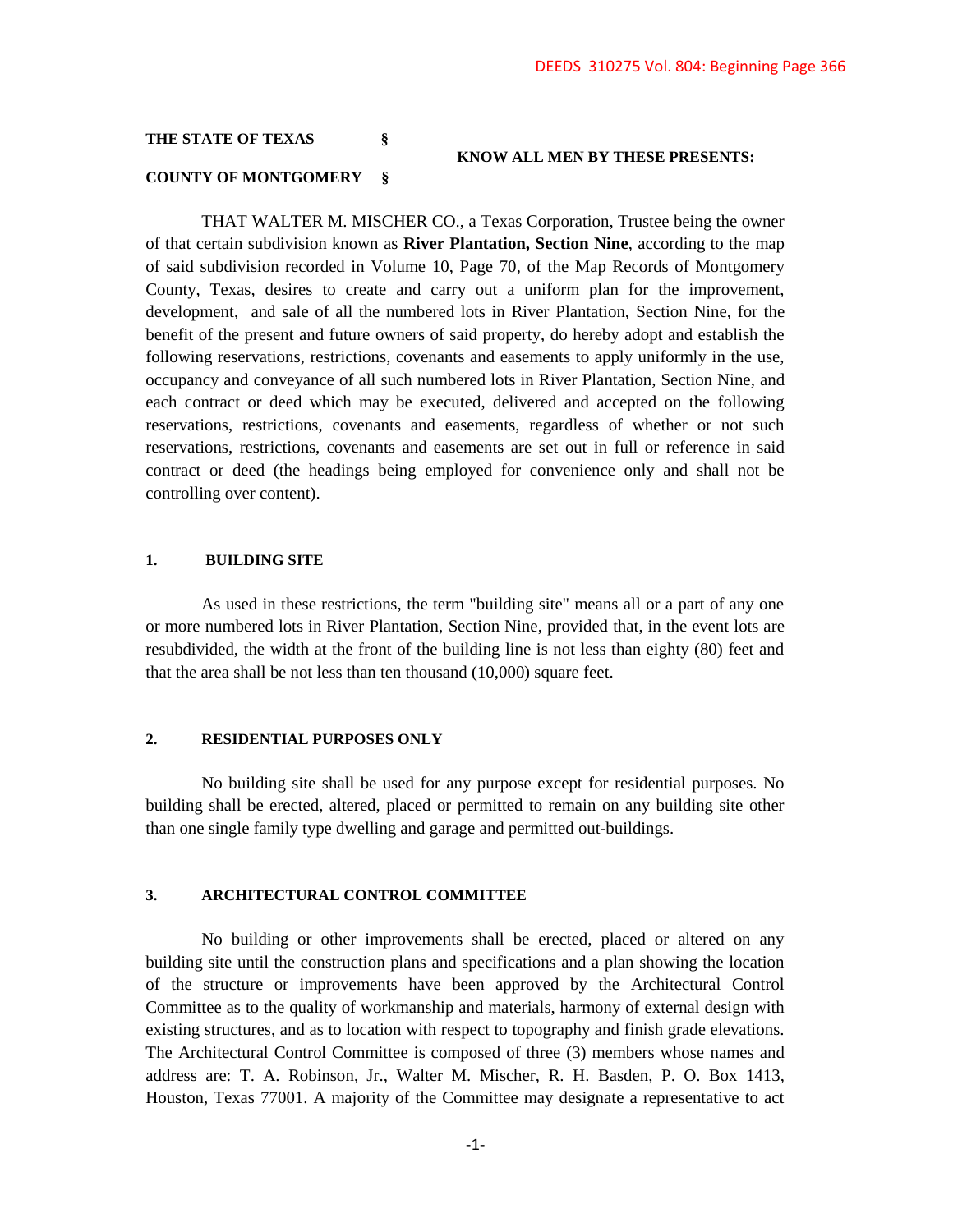for it. In the event of death or resignation of any member of the Committee, the remaining members shall have full authority to designate a successor. Neither the members of the Committee nor its designated representative shall be entitled to any compensation for services performed pursuant to this covenant. The Committee's approval or disapproval within thirty (30) days after plans and specifications have been submitted to it, or in any event, if no suit to enjoin the construction has been commenced prior to the conclusion of the improvements, approval will not be required and the related covenants shall be deemed to have been fully satisfied.

#### **4. MINIMUM SIZE OF DWELLINGS**

No residence shall exceed two (2) stories in height. The minimum living area per dwelling shall be as follows:

One (1) story, 2,000 square feet; one and one-half (1-1/2) story, 1,500 square feet on the ground floor and minimum total area of 2,400 square feet; two (2) story, 2,500 square feet.

# **5. BUILDING LINES**

No building shall be located on any building site nearer to the front lot line or nearer to the side street line than the minimum building setback lines shown on the recorded plat. In any event, no building shall be located on any building site nearer than twenty (25) feet to the front lot line, or nearer than ten (10) feet to any side street lot line, or nearer than ten (10) percent of the lot width (measured at the front building setback line, shown on the recorded plat), to the side (interior) lot line, except that detached garages (or carports) located sixty (60) feet from the front line may be located three (3) feet from the side interior lot line. No building shall be located nearer to the rear lot line than the utility easement line.

# **6. FACING OF GARAGES**

No garage (or carport) shall face and open to the street at less than a ninety (90) degree angle unless the door is located sixty (60) feet or more from the front lot line.

Garages on corner lots may open to the front or may optionally open directly towards, and have driveway access from the streets at the side of the lots, except that no garage shall face and open at less than a ninety (90) degree angle to the side street unless the garages on the said corner lots are at least fifty (50) feet from the side street property line.

No driveway shall be parallel with and less than fifty (50) feet from the side street property line.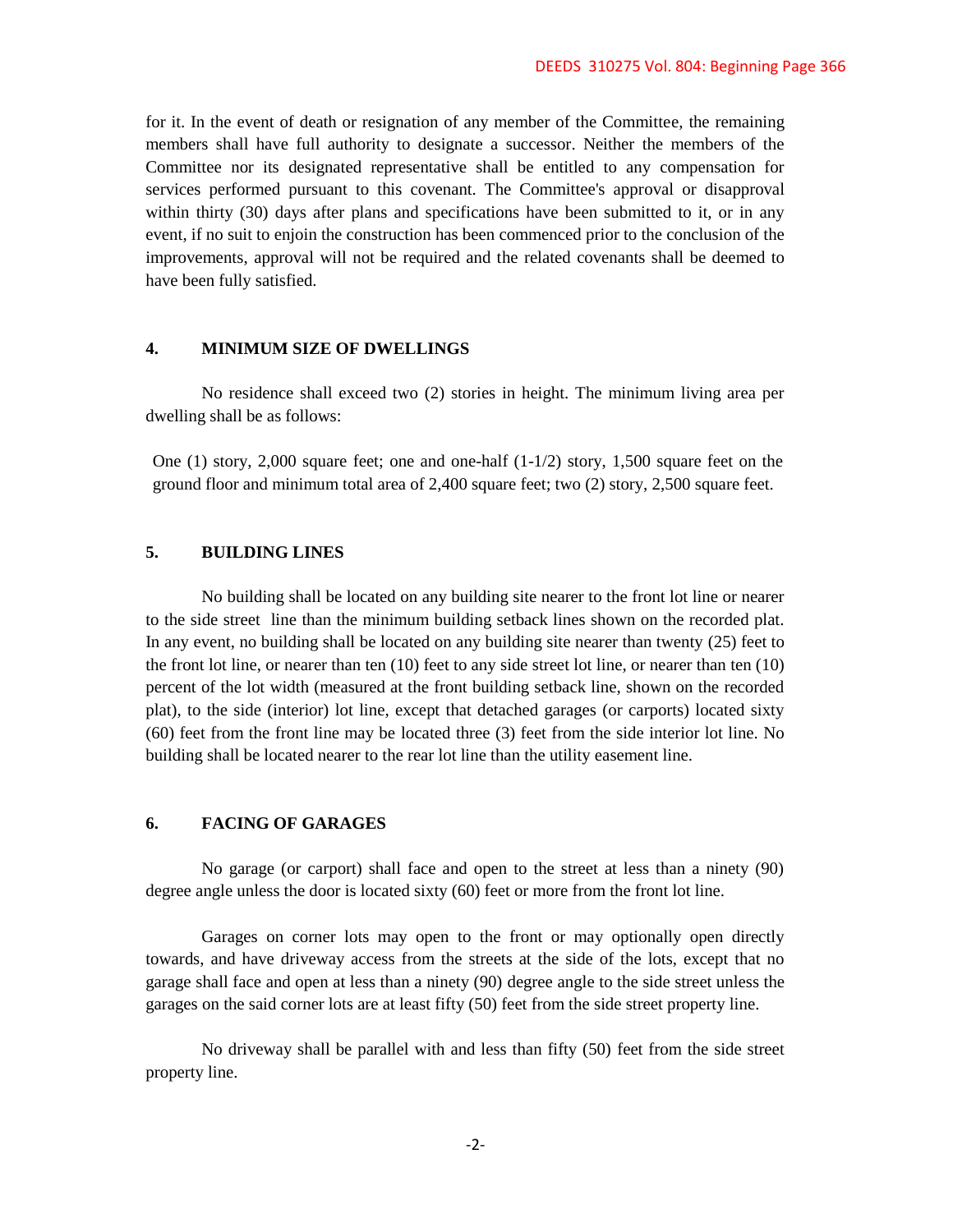# **7. FACING OF RESIDENCES**

Residences on corner lots shall face the street from which the greater building line setback is shown on the recorded plat. This requirement may be waived by the Architectural Control Committee if, in its opinion, the conditions warrant the change.

### **8. UTILITY EASEMENTS**

Easements for installation and maintenance of utilities are reserved as shown and provided for on the recorded plat and no structure shall be erected upon any of said easements. Neither Mischer nor any utility company using the easements shall be liable for any damage done by either of them or their assigns, their agents, employees or servants to shrubbery, trees, flowers or improvements of the owner located on the land covered by said easements. Mischer reserves the right to make minor changes in and minor additions to such utility easements for the purpose of more efficiently serving the subdivision.

### **9. NUISANCES PROHIBITED**

No noxious or offensive activity shall be permitted upon any building site, nor shall anything be done thereon which may be or become an annoyance or nuisance to the neighborhood.

### **10. TEMPORARY STRUCTURES PROHIBITED**

A structure of a temporary character, trailer, basement, tent, shack, garage, barn or other out-building shall not be used on any building site at any time as a residence either temporarily or permanently.

# **11. SIGNS**

No signs of any kind shall be displayed to the public view on any building site except such signs as shall have been approved by the Architectural Control Committee.

### **12. NO MINING OPERATIONS**

No oil drilling, oil development operations, oil refining, quarrying or mining operations of any kind shall be permitted upon any building site, nor shall any wells, tanks, tunnels, mineral excavations or shafts be permitted upon any building site. No derrick or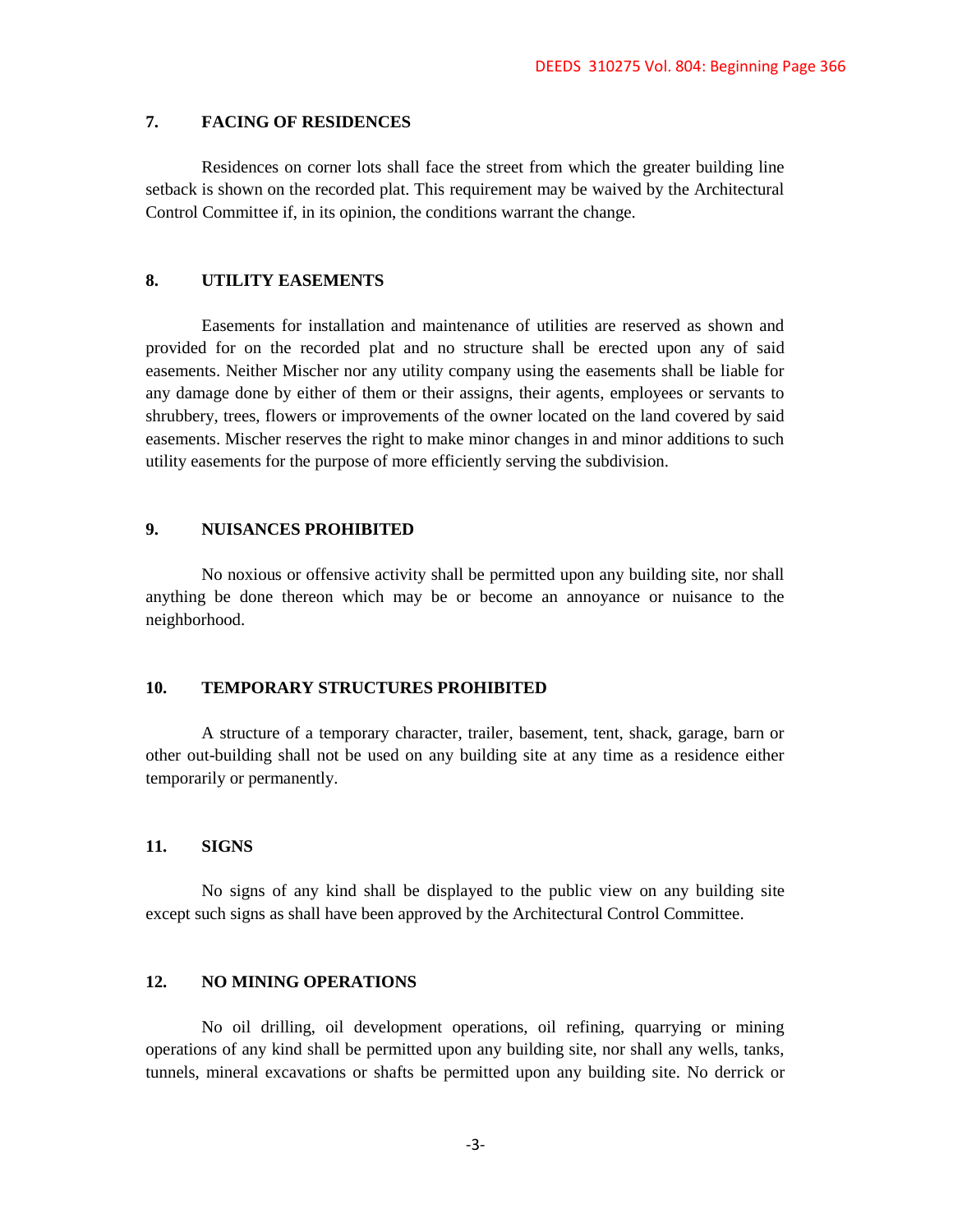other structure designed for use in boring for oil, or natural gas, shall be erected, maintained or permitted on any building site.

### **13. LIVESTOCK**

No animals, livestock or poultry of any kind shall be raised, bred or kept on any building site, except that dogs, cats, or other household pets may be kept if they are not kept or maintained for any commercial purposes.

# **14. YARD APPEARANCE**

All lots shall be kept at all times in a sanitary, healthful and attractive condition, and the owner or occupant of all lots shall keep all weeds and grass thereon cut and shall in no event use any lot for storage of material and equipment except for normal residential requirements, incidental to construction of improvements thereon as herein permitted or permit the accumulation of garbage, trash or rubbish of any kind thereon and shall not burn any garbage, trash or rubbish. All clothes lines, yard equipment, wood-piles or storage piles shall be kept screened by a service yard or other similar facility as herein otherwise provided, so as to conceal them from view of neighboring lots, streets or other property. No chain-link fences shall be erected on any properties in River Plantation, Section Nine.

# **15. CONSTRUCTION STANDARDS**

All construction must meet the requirements and specifications as established by the Architectural Control Committee. All residences must be at least fifty-one percent (51%) brick.

# **16. MAINTENANCE OF VACANT LOTS**

Grass, vegetation and weeds on each lot shall be cut as often as may be necessary in order to maintain the same in a neat and attractive appearance. If the owner of any lot fails to do so, the River Plantation Community Improvement Association may have the same cut, and the owner shall be obligated to pay the cost of such work. Likewise, all drainage ditches shall be maintained in the same manner and shall be unobstructed at all times. Any bridge or culvert on any lot must be approved by the Architectural Control Committee as to design, capacity and width.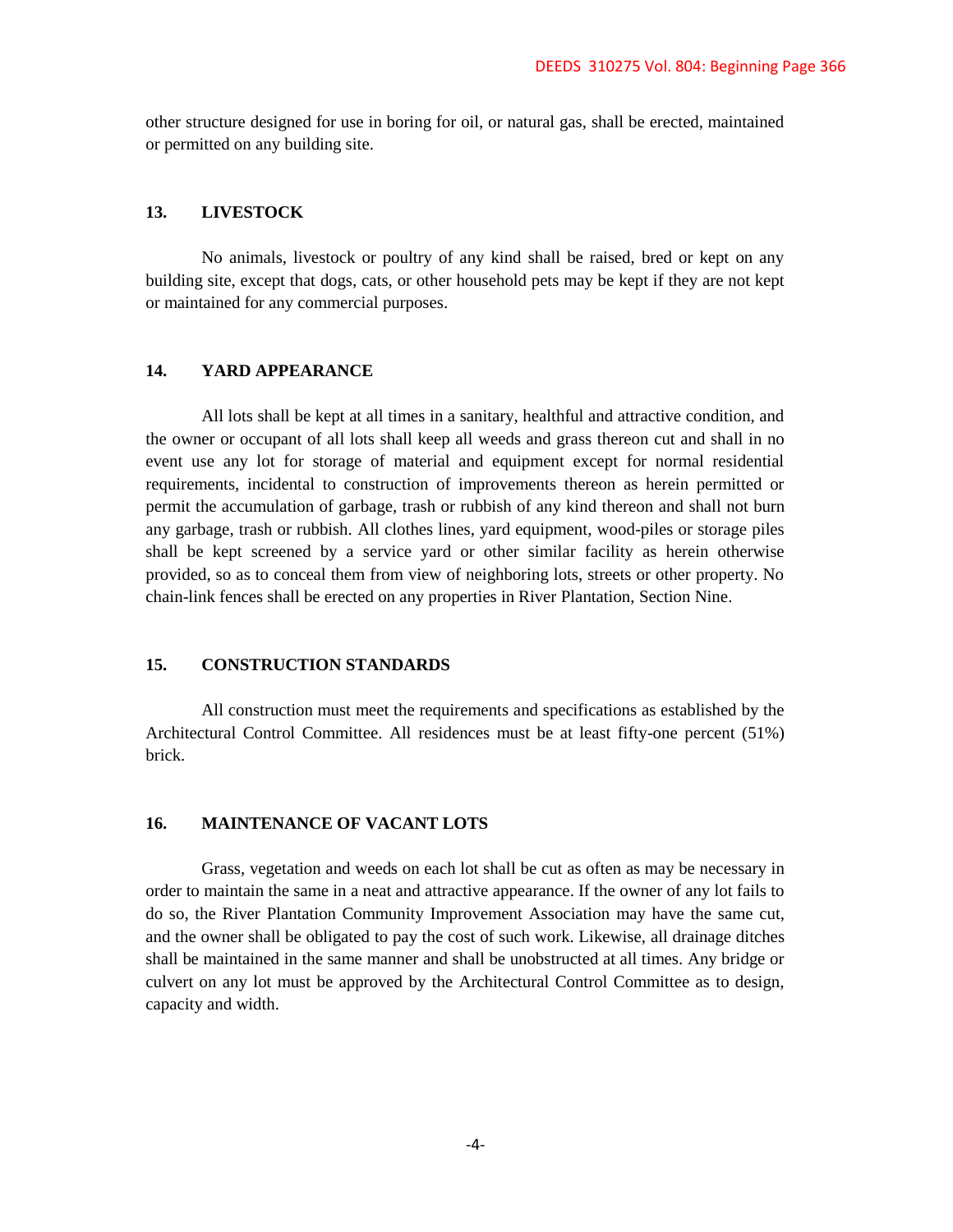### **17. FIREARMS**

The use or discharge of pistols, rifles, shot guns, or other firearms is expressly prohibited on any part of the property.

### **18. PERIOD OF RESTRICTIONS**

These reservations, restrictions, covenants and easements are to run with the land and shall be binding on all parties and all persons for a period of fifty (50) years from the date this instrument is first recorded, after which time said reservations, restrictions, covenants and easements shall be automatically extended for successive periods of ten (10) years each unless an instrument signed by a majority of the then owners of the building sites has been recorded agreeing to change, amend or cancel said reservations, restrictions, covenants and easements in whole or in part.

### **19. ENFORCEABILITY**

The covenants, reservations, easements and restrictions set out herein are for the benefit of any owner of a lot or lots in River Plantation, Section Nine, and his heirs, executors, administrators and assigns, and the River Plantation Community Improvement Association. Accordingly, all of the covenants, reservations, easements and restrictions contained herein shall be construed to be covenants running with the land, enforceable at law or in equity, by one or more of said parties.

# **20. PARTIAL INVALIDITY**

Invalidation of any one or more of these reservations, restrictions, covenants and easements by judgment or court order shall in no wise affect any of the other provisions which shall remain in full force and effect.

### **21. RIGHTS OF MORTGAGEES**

Any violation of any of the easements, restrictions, reservations or covenants contained herein shall not have the effect of impairing or affecting the rights of any mortgagee or trustee under any mortgage or deed of trust outstanding against any building site at the time that the easement, restrictions, reservation or covenant may be violated.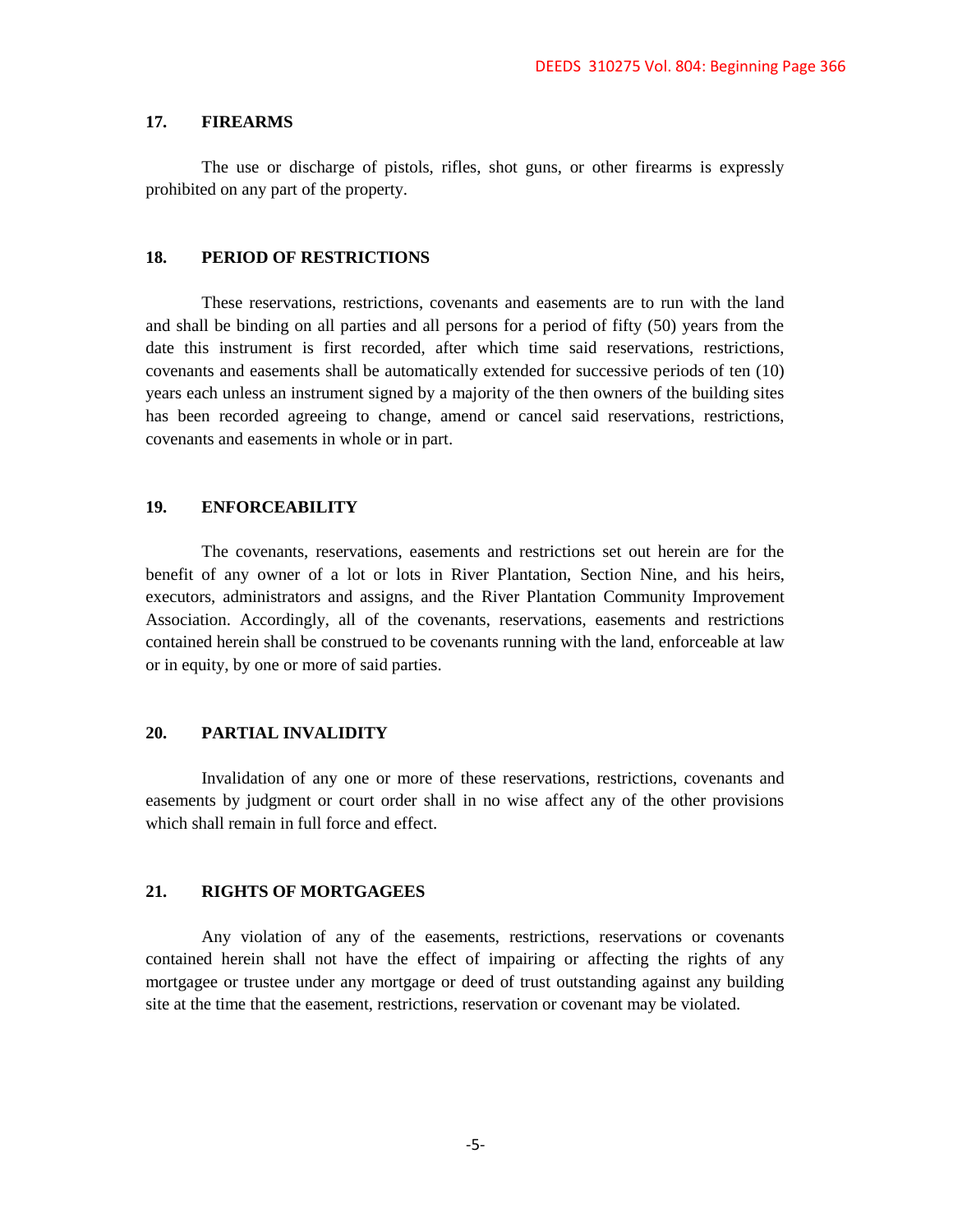# **22. PERMANENT MAINTENANCE FUND**

Each building site shall be subject to an annual maintenance charge at a rate not to exceed \$5.00 per lot per month for 1973, for the purpose of creating a fund to be known as "Maintenance Fund", which said charge shall be payable by each building site owner to River Plantation Community Improvement Association annually in advance on July 1 of each year, commencing with the date of conveyance of such lot by Walter M. Mischer Co., its successors or assigns. To secure payment of such Maintenance Charge, a vendor's lien shall be retained against the building sites, premises and improvements thereon in favor of River Plantation Community Improvement Association, its successors and assigns, and each deed conveying a building site shall contain appropriate recitations imposing the Maintenance Charge and creating the vendor's lien. Such Maintenance Charge may be adjusted from year to year by River Plantation Community Improvement Association as the needs of the property may in its judgment require. River Plantation Community Improvement Association shall apply the total fund arising from such charge so far as the same may be sufficient, toward the payment of expenses, incurred for any and all of the following purposes:

Constructing and maintaining parks, parkways, rights-of-way, easements, esplanades, and other public areas; collecting and disposing of garbage, ashes, rubbish and the like; payment of legal and all other expenses incurred in connection with the enforcement of all recorded charges, covenants, restrictions and conditions affecting said property to which the Maintenance Charge applies; payment of all reasonable and necessary expenses in connection with the collection and administration of the Maintenance Charge; employing policemen and watchmen; caring for vacant lots; and doing any other thing necessary or desirable in the opinion of River Plantation Community Improvement Association, to keep the property neat and in good order, or which it considers of general benefit to the owners or occupants of the property, it being understood that the judgment is exercised in good faith.

Such Maintenance Charge shall in any event remain effective until December 31, 2012, and shall automatically be extended thereafter for successive periods of ten (10) years each provided, however, that the owners of the majority of the square foot area of all building sites in River Plantation, Section Nine, subject to the Maintenance Charge may revoke the Maintenance Charge on either December 31, 2012, or at the end of any successive ten (10) year period thereafter, by executing and acknowledging an appropriate agreement, or agreements, in writing for such purpose and filing the same for record in the office of the County Clerk of Montgomery County, Texas, at any time prior to December 31, 2012, or at any time prior to five (5) years preceding the expiration of any successive ten (10) year period thereafter.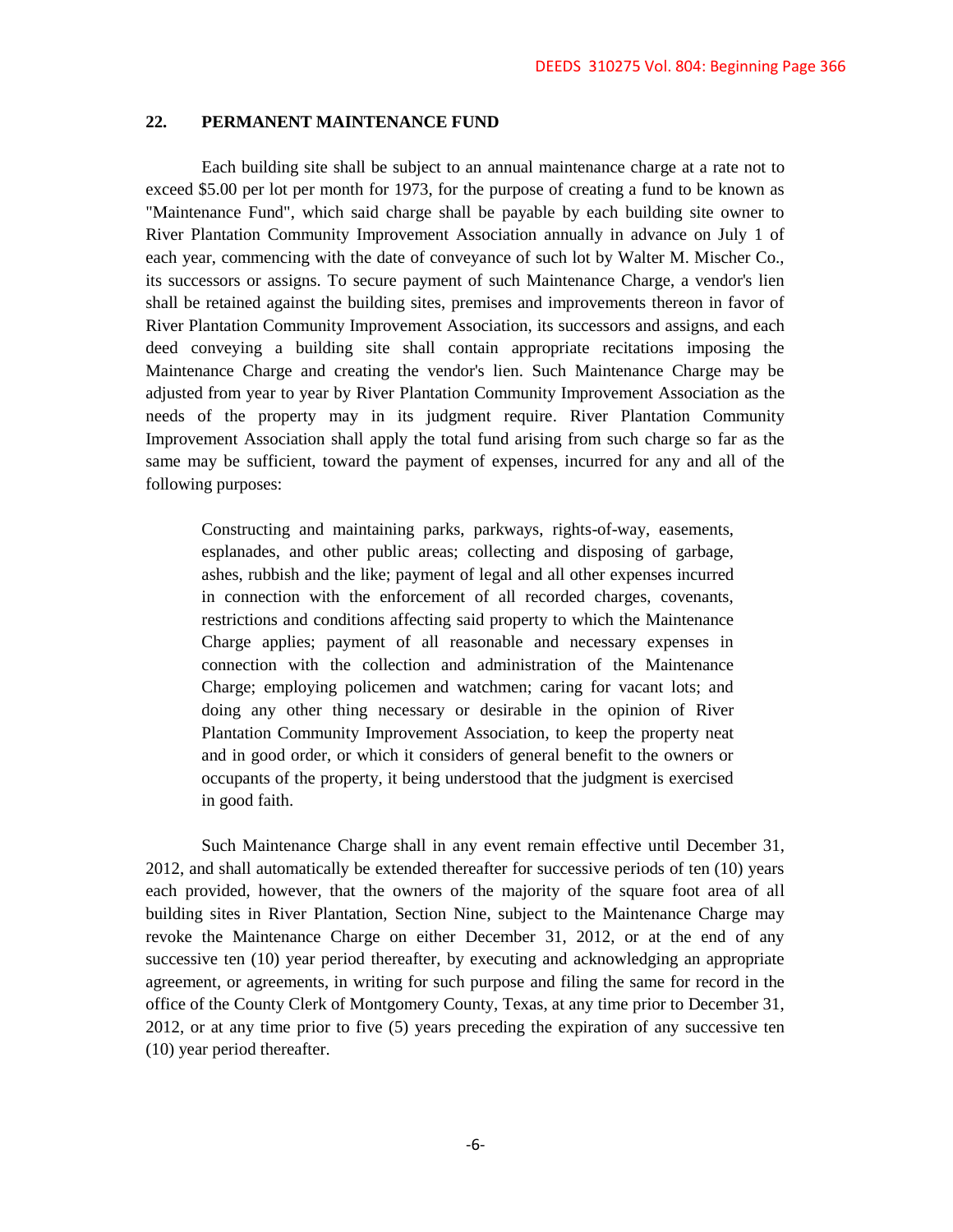### **23. ELECTRICAL POWER SERVICE**

Each lot on which a dwelling structure is located shall be subject to a monthly charge of \$.50 for street lighting services. This charge will be included in the monthly bill from Gulf States Utilities Company, in addition to all other charges such lot owner may incur for electric service.

Any purchaser of a lot in River Plantation Subdivision, Section Nine, understands and agrees that only underground electric service at 120/240 volts, single phase, 3-wire, will be available for said lots and that the locked rotor current of any motor connected to this service will be limited in accordance with standard service practices of Gulf States Utilities Company and no above surface electric service wires will be installed outside of any structure. All such purchasers of lots understand and agree that underground electric service lines will extend through and under said lots in order to serve the residences thereon, and said area above said underground lines, and extending 2-1/2 feet to each side of said underground lines, shall be subject to excavation, refilling and ingress and egress for the installation inspection, repair, replacing and removing said underground facilities by the utility company, and said purchasers shall ascertain the location of said lines and keep the area over the route of said lines free of excavation and clear of structures, trees or other obstructions. (The utility easement area dedicated and shown on the recorded map of said River Plantation, Section Nine, may be cleared and kept clear by any utility, of all structures, trees, bushes and other growth including any overhanging branches from trees or protrusions from structures located upon adjacent property.)

DATED this 25th day of January, A.D., 1973.

WALTER M. MISCHER CO., TRUSTEE /s/ R. H. Basden, Vice President

# THE STATE OF TEXAS § COUNTY OF HARRIS §

BEFORE ME, the undersigned authority, on this day personally appeared R. H. Basden, Vice President of Walter M. Mischer Co., Trustee, a Texas Corporation, known to me to be the person and officer whose name is subscribed to the foregoing instrument, and acknowledged to me that he executed the same for the purposes and consideration therein expressed, as the act and deed of said corporation, and in the capacity therein stated.

GIVEN under my hand and seal of office, this the  $25<sup>th</sup>$  day of January, A.D., 1973.

/s/ Betty Sue Ford Notary Public in and for Harris County, Texas